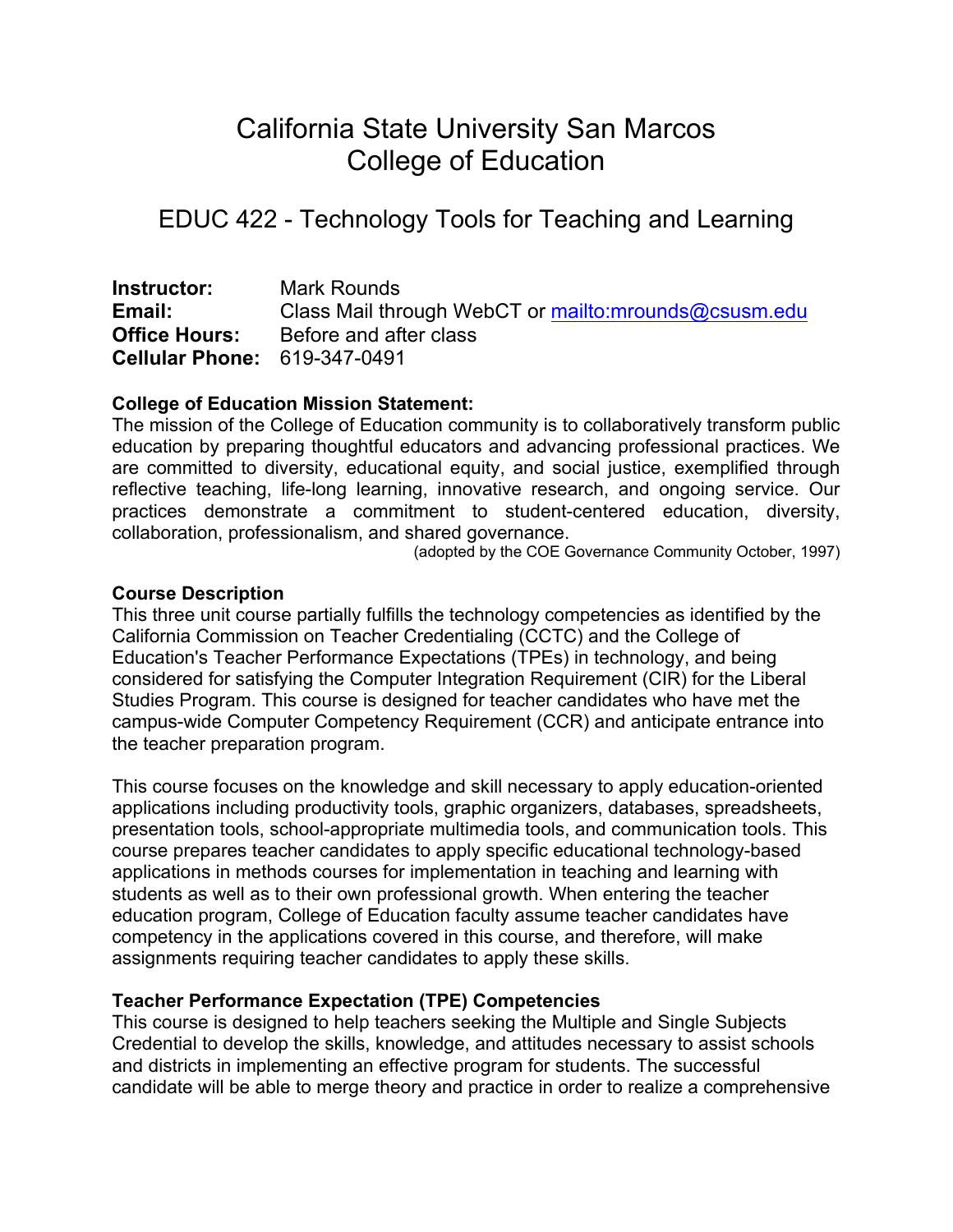and extensive educational program for all students. The following TPEs are addressed in this Class

Primary Emphasis: TPE 14 CSUSM Educational Technology (Based on ISTE NETS)

- I. Technology Operations and Concepts: Teachers demonstrate a sound understanding of technology operations and concepts. Teachers:
	- A. Demonstrate introductory knowledge, skills, and understanding of concepts related to technology (as described in the ISTE national Education Technology Standards for Students).
	- B. Demonstrate continual growth in technology knowledge and skills to stay abreast of current and emerging technologies
- V. Productivity and Professional Practice: Teachers use technology to enhance their productivity and professional practice. Teachers:
	- A. Use technology resources to engage in ongoing professional development and lifelong learning.
	- B. Continually evaluate and reflect on professional practice to make informed decisions regarding the use of technology in support of student learning.
	- C. Apply technology to increase productivity.
	- D. Use technology to communicate and collaborate with peers, parents, and the larger community in order to nurture student learning.
- VI. Social, Ethical, Legal, and Human Issues: Teachers understand the social, ethical, legal, and human issues surrounding the use of technology in PK-12 schools and apply those principles in practice. Teachers:
	- A. Model and teach legal and ethical practice related to technology use.
	- B. Apply technology resources to enable and empower learners with diverse backgrounds, characteristics, and abilities.
	- C. Identify and use technology resources that affirm diversity.
	- D. Promote save and healthy use of technology resources.
	- E. Facilitate equitable access to technology resources for all students.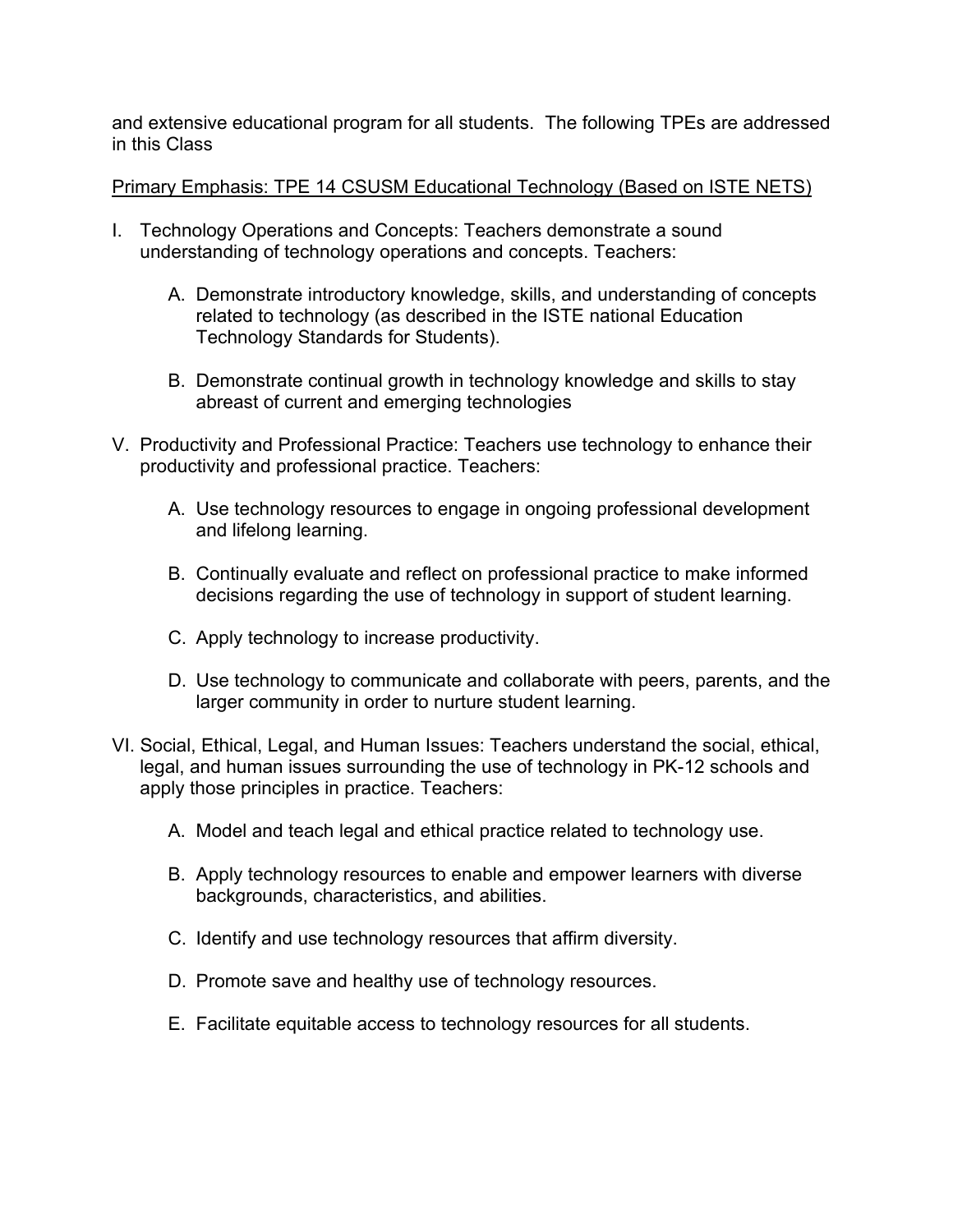Secondary Emphasis:

- TPE 4 Making Content Accessible
- TPE 5 Student Engagement
- TPE 6 Developmentally Appropriate Teaching Practices
- TPE 7 Teaching English Language Learners
- TPE 12 Professional, Legal, and Ethical
- TPE 13 Professional Growth

**Course Objectives:** Teacher Candidates will demonstrate competency in:

- 1. Meeting the ISTE Standards I,V, VI outlined above
- 2. Using a set of educational technology tools that are applied in teaching and learning within the credential program and used in public school settings; and
- 3. Setting up an electronic portfolio for completion in the CSUSM teacher credentialing program.

#### **Prerequisites**

The prerequisite for this course is completion of the campus-wide computer competency requirement. This can fulfilled by successful completion of one of the following:

Taking the CSUSM CCR assessment or equivalent course.

Completion of an approved computer literacy course at the community college level.

#### **Required Supplies**

- 1. ISTE Student Registration ( http://www.iste.org/cue/ ) \$25.00/year
- 2. Taskstream Student Registration: \$20/semester \$40/year
- 3. At least 128 MB USB key drive \$30-\$50 (May be purchased at Fry's, Costco, etc.)
- 4. Pay for Print Card: May be purchased in Academic Hall 202

**The key drive will be required every class. You will need to sign up for your ISTE and Taskstream Student Registrations within the first week of class.**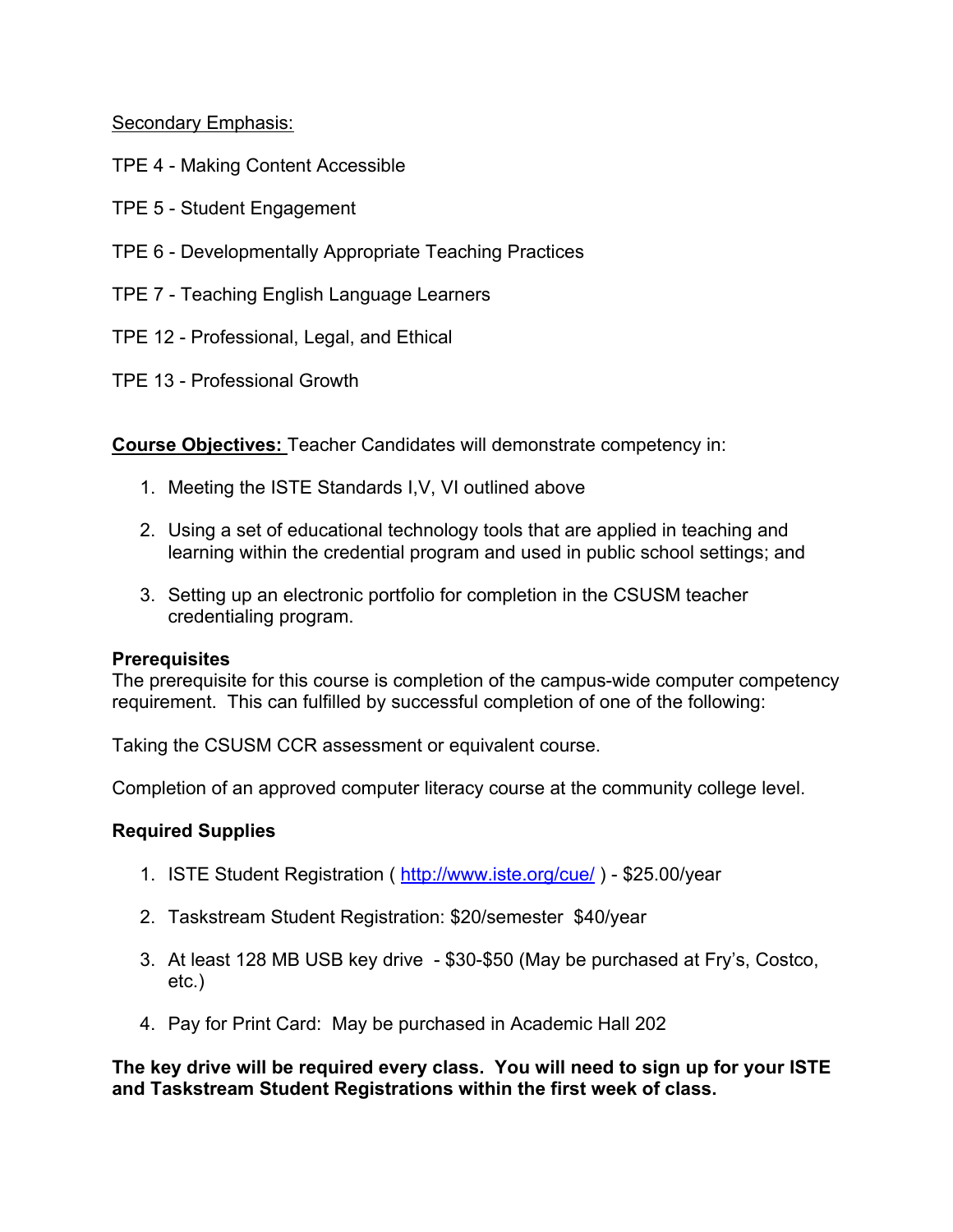# **Assessment**

In order to successfully complete this course, the assignments must be completed with at least at an acceptable level noted on assignment rubrics. In addition to the assignments described below, performance assessment on the teacher candidate's ability to perform tasks using the software will be assessed. Because the content of this course contributes to passage of multiple TPEs, successful completion is imperative. Failure to successfully complete this course will prohibit a teacher candidate from continuing in the program beyond the first semester. The percentage of weight of each assignment is noted next the description of the topic.

# **Course Content**

The following themes will be addressed in the process of the course. Assignments relating to demonstrating competency in operating each of the educational tools will be assessed. Descriptions of the assignments will be available on WebCT.

# **Theme One: Productivity & Professional Practice 50%**

Letter of Introduction

Backflip Assignment-5 points

Journal 1-10 points

Excel Project-5 points

Newsletter -5 points

PowerPoint - 5 points

Filamentality - 5 points

Midterm - 10 points

Database – 5 points

#### **Theme Two: Education Specific Software 20%**

Software Evaluation Project - 5 points

Inspiration/Kidspiration Project – 5 points

Video Project – 10 points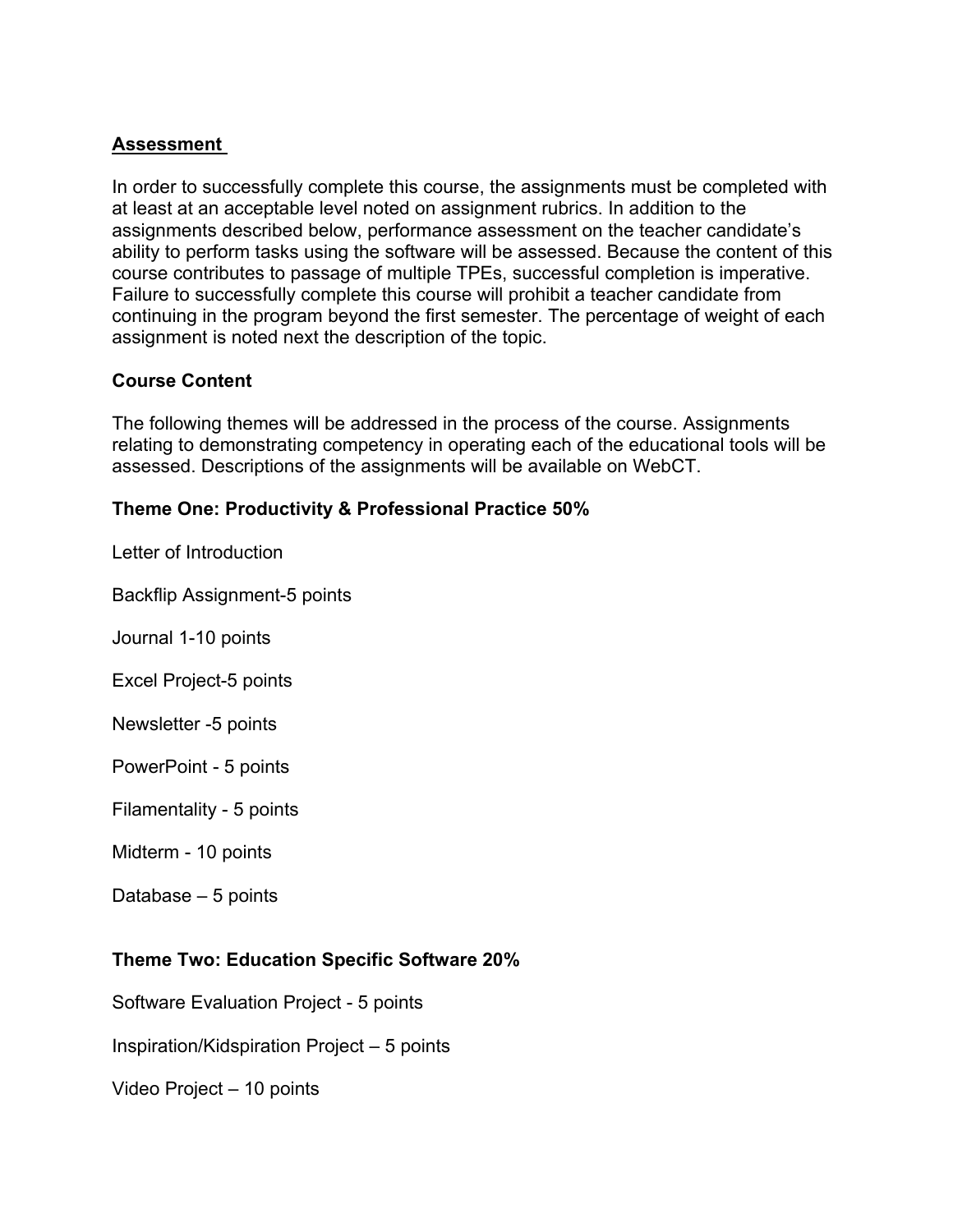# **Theme Three: Portfolio 20%**

Narrative in Taskstream

CTAP iAssessment - 5 points

Copyright/Fair Use Project - 5 points

Portfolio -10 points

#### **Class Investment (Attendance, participation and attitude) 10%**

#### **Homework**

Because of the interactive nature of the class, students will be expected to have their assignments completed and turned in on time. All assignments are due at the beginning of the class period. Late assignments will only be accepted if there are extenuating circumstances approved by the instructor.

#### **Grading and Assignments**

Final grade will be based on a percent of total points according to this scale:

94-100=A 90-93=A-87-89=B+ 84-86=B 80-83=B-77-79=C+ 74-76=C 70-73=C-60-69=D below 60=F

**College of Education Attendance Policy:** "Due to the dynamic and interactive nature of courses in the College of Education, all students are expected to attend all classes and participate actively. At a minimum, students must attend more than 80% of class time, or s/he many not receive a a passing grade for the course at the discretion of the instructor. Individual instructors may adopt more stringent attendance requirements. Should the student have extenuating circumstances, s/he should contact the instructor as soon as possible."

#### **Attendance and Participation**

A good student (and soon to be teacher) is one who adheres to standards of dependability and promptness. If more than 2 class sessions are missed or there is tardiness (or leave early) for more than 3 sessions, the teacher candidate cannot receive an A. If more than 3 class sessions are missed the grade earned cannot exceed a C. Late assignments will be penalized. If extraordinary circumstances occur, please make an effort to contact the instructor. **Remember that communication is the key to success in this class and as a teacher.** Students are required to use WebCT email and check it at least two times per week to communicate with instructor and peers.